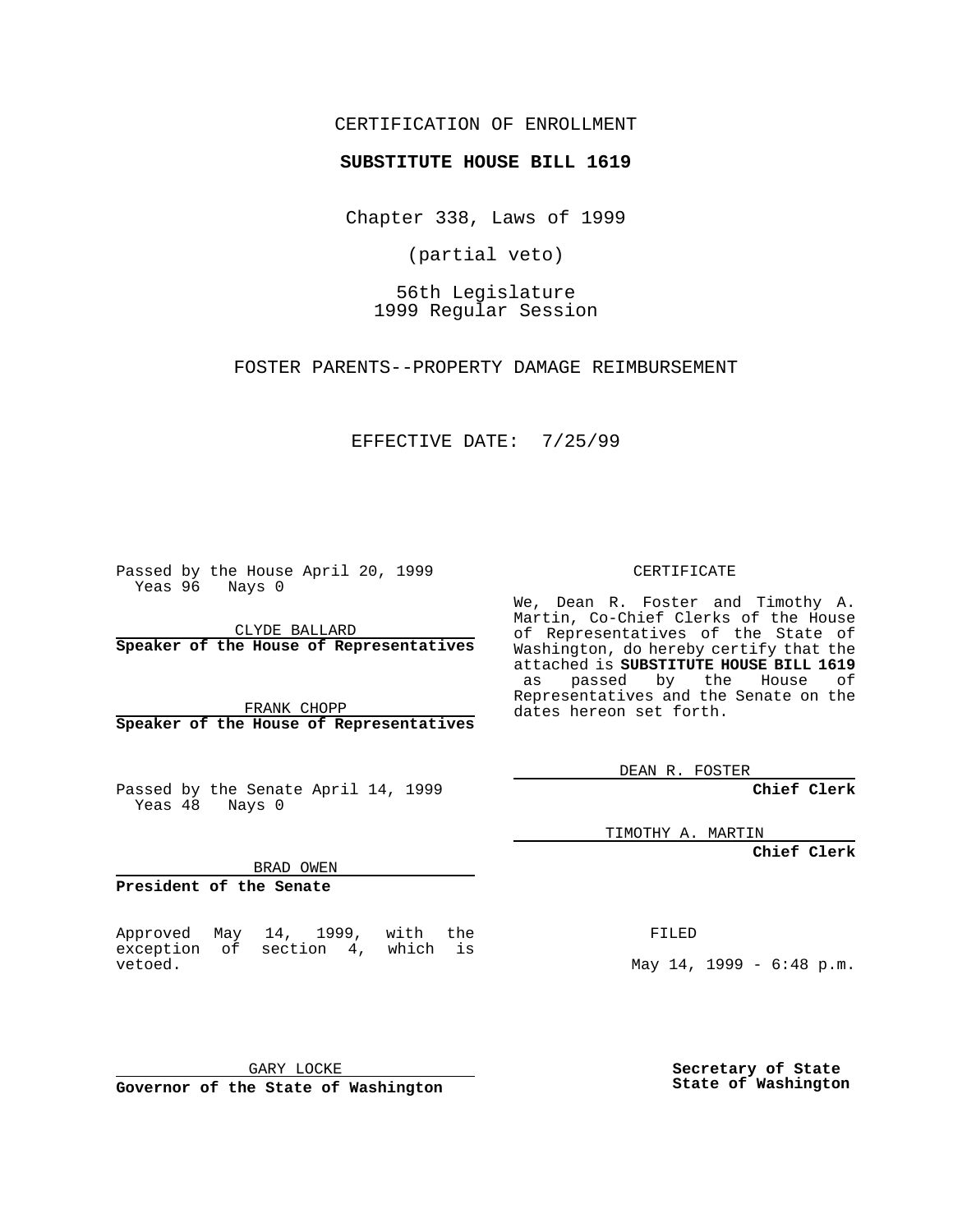## **SUBSTITUTE HOUSE BILL 1619** \_\_\_\_\_\_\_\_\_\_\_\_\_\_\_\_\_\_\_\_\_\_\_\_\_\_\_\_\_\_\_\_\_\_\_\_\_\_\_\_\_\_\_\_\_\_\_

\_\_\_\_\_\_\_\_\_\_\_\_\_\_\_\_\_\_\_\_\_\_\_\_\_\_\_\_\_\_\_\_\_\_\_\_\_\_\_\_\_\_\_\_\_\_\_

## AS AMENDED BY THE SENATE

Passed Legislature - 1999 Regular Session

## **State of Washington 56th Legislature 1999 Regular Session**

**By** House Committee on Appropriations (originally sponsored by Representatives McDonald, Kagi, Boldt, Lovick, Tokuda, Wood, Clements, Carrell, D. Schmidt, Linville, Dickerson, O'Brien, Mielke, Kenney and Haigh)

Read first time 03/08/1999.

1 AN ACT Relating to foster parents; adding a new section to chapter 2 74.13 RCW; creating new sections; providing an effective date; and 3 declaring an emergency.

4 BE IT ENACTED BY THE LEGISLATURE OF THE STATE OF WASHINGTON:

 NEW SECTION. **Sec. 1.** The legislature recognizes that Washington state is experiencing a significant shortage of quality foster homes and that the majority of children entering the system are difficult to place due to their complex needs. The legislature intends to provide additional assistance to those families willing to serve as foster 10 parents.

11 NEW SECTION. **Sec. 2.** A new section is added to chapter 74.13 RCW 12 to read as follows:

 Within available funds and subject to such conditions and limitations as may be established by the department or by the legislature in the omnibus appropriations act, the department of social and health services shall reimburse foster parents for property damaged or destroyed by foster children placed in their care. The department shall establish by rule a maximum amount that may be reimbursed for